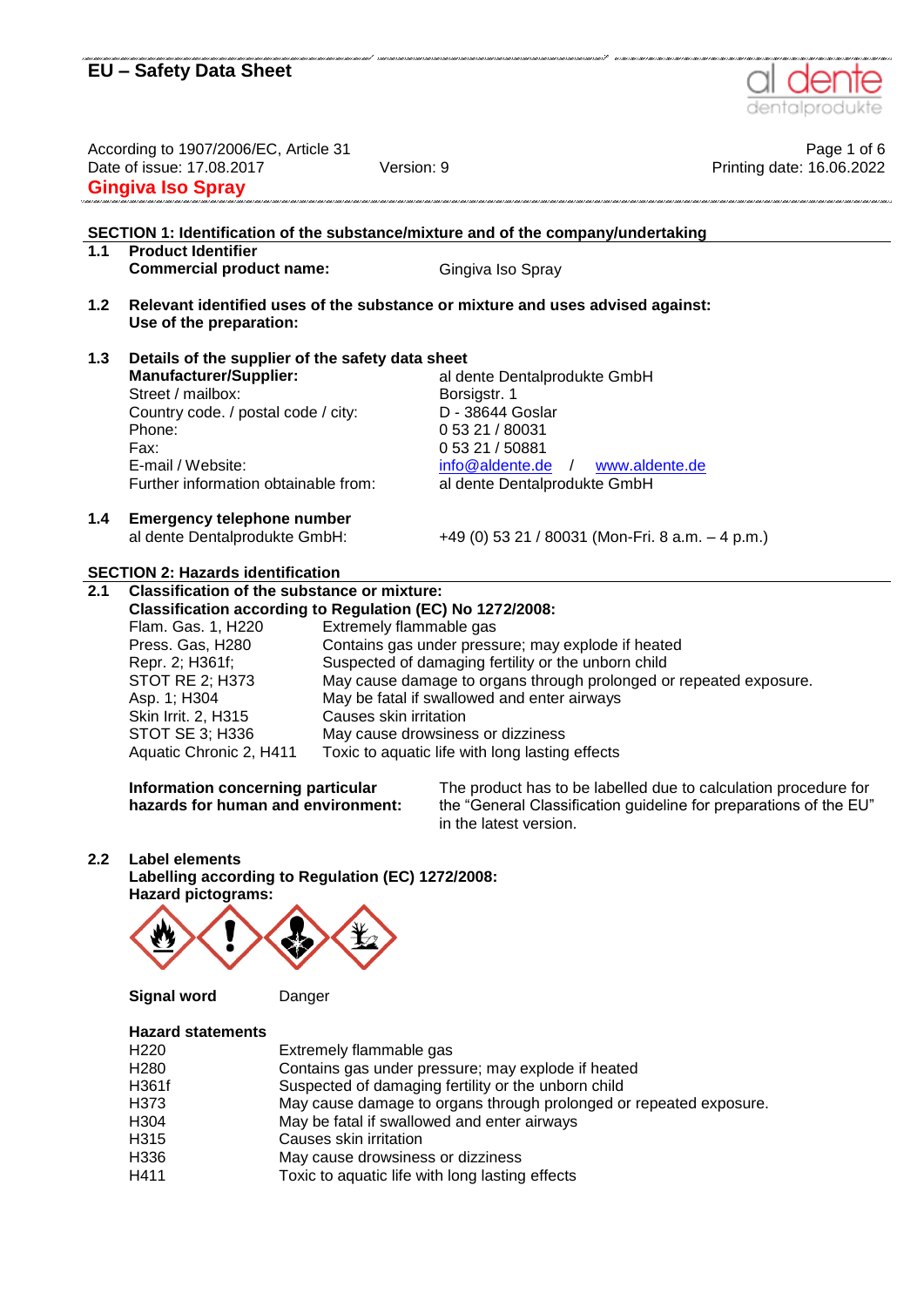

.<br>Canada da canada da canada da canada da canada da canada

According to 1907/2006/EC, Article 31 Page 2 of 6 Date of issue: 17.08.2017 Version: 9 Version: 9 Printing date: 16.06.2022 **Gingiva Iso Spray** 

#### **Precautionary statements**

| P <sub>210</sub> | Keep away from heat/sparks/open flames/hot surfaces. - No smoking. |
|------------------|--------------------------------------------------------------------|
| $P301 + P310$    | IF SWALLOWED: immediately call a POISON CENTER or doctor/physician |
| P331             | Do NOT induce vomiting                                             |
| $P410 + P403$    | Protect from sunlight and store in a well-ventilated place.        |
| P <sub>260</sub> | Do not breathe dust/fume/gas/mist/vapours/spray                    |
| P <sub>281</sub> | Use personal protective equipment as required                      |
| P <sub>271</sub> | Use only outdoors or in well ventilated areas                      |

#### **Reduced labelling (≤ 125 ml)**



#### **Signal word** Danger

#### **Hazard statements**

| H <sub>220</sub> | Extremely flammable gas                             |
|------------------|-----------------------------------------------------|
| H <sub>280</sub> | Contains gas under pressure; may explode if heated  |
| H <sub>304</sub> | May be fatal if swallowed and enter airways         |
| H361f            | Suspected of damaging fertility or the unborn child |

#### **Precautionary statements**

| P <sub>210</sub> | Keep away from heat/sparks/open flames/hot surfaces. - No smoking. |
|------------------|--------------------------------------------------------------------|
| $P410 + P403$    | Protect from sunlight and store in a well-ventilated place.        |
| $P301 + P310$    | IF SWALLOWED: immediately call a POISON CENTER or doctor/physician |
| P331             | Do NOT induce vomiting                                             |

### **2.3 Other hazards**

| <b>Results of PBT and vPvB assessment</b> |   |  |  |
|-------------------------------------------|---|--|--|
| ----                                      | . |  |  |

```
PBT: not applicable
vPvB: not applicable
```
## **SECTION 3: Composition/information on ingredients**

| 3.1 | <b>Chemical characterization:</b>    | Mixture         |                                                              |  |
|-----|--------------------------------------|-----------------|--------------------------------------------------------------|--|
|     | <b>Description:</b>                  |                 | Solution of paraffines in hexane                             |  |
|     | <b>Hazardous components:</b>         |                 |                                                              |  |
|     | CAS 110-54-3; EINECS 203-777-6       | n-hexane        | GHS02, GHS07, GHS08, GHS09                                   |  |
|     |                                      |                 | H225, H361f, H304, H373, H315, H3396, H411                   |  |
|     | CAS 75-28-5; EINECS 200-857-2        | isobutane       | GHS02, H224                                                  |  |
|     | CAS 74-98-6; EINECS 200-827-9        | propane         | GHS02, H224                                                  |  |
|     | CAS 106-97-8, EINECS 203-448-7       | butane          | GHS02, H220, H280                                            |  |
|     | CAS 78-78-4, EINECS 201-142-8        | 2-methylbutane  | GHS02, GHS08, GHS09, H224, H304, H411, H336                  |  |
|     | <b>SECTION 4: First aid measures</b> |                 |                                                              |  |
| 4.1 | <b>General information:</b>          |                 | Seek medical advice, if symptoms occur, which can be caused  |  |
|     |                                      | by the product. |                                                              |  |
|     | After skin contact:                  |                 | Wash off with plenty of water and soap and rinse thoroughly. |  |
|     |                                      |                 |                                                              |  |

After inhalation: **After inhalation:** Fresh air. Consult a physician.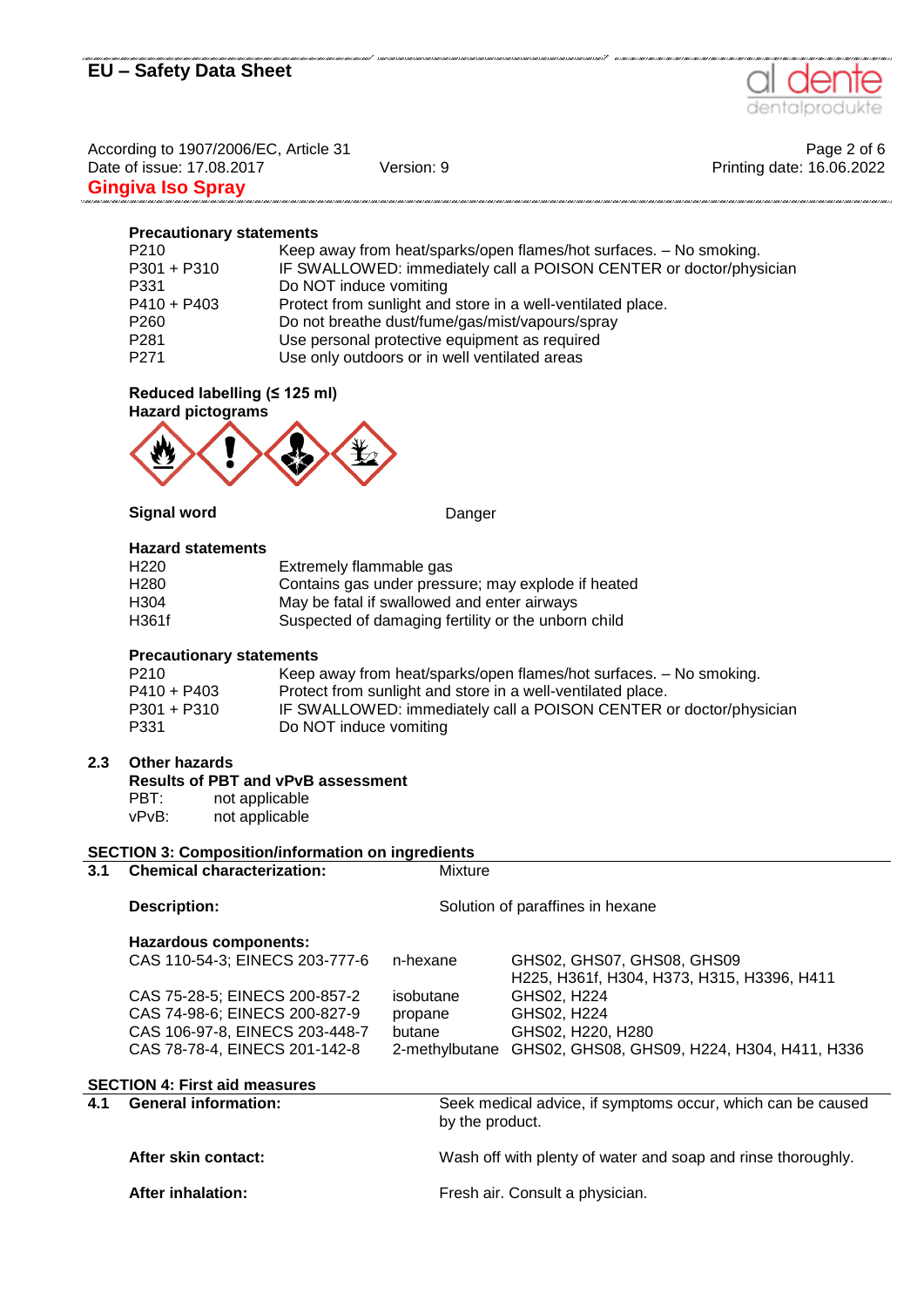

| According to 1907/2006/EC, Article 31<br>Date of issue: 17.08.2017<br><b>Gingiva Iso Spray</b> |                                                                                | Version: 9         | Page 3 of 6<br>Printing date: 16.06.2022                                                                                                                                                                                                             |
|------------------------------------------------------------------------------------------------|--------------------------------------------------------------------------------|--------------------|------------------------------------------------------------------------------------------------------------------------------------------------------------------------------------------------------------------------------------------------------|
|                                                                                                | After eye contact:                                                             |                    | Rinse opened eye for several minutes under running water and<br>consult an ophthalmologist.                                                                                                                                                          |
|                                                                                                | <b>After swallowing:</b>                                                       | immediately.       | Rinse out mouth and then drink plenty of water. Caution if victim<br>vomits. Risk of aspiration! Keep airways free. Call a physician                                                                                                                 |
|                                                                                                | <b>SECTION 5: Firefighting measures</b>                                        |                    |                                                                                                                                                                                                                                                      |
| 5.1                                                                                            | <b>Extinguishing media:</b>                                                    | CO2, powder, sand. | Vapours are heavier than air. Development of hazardous<br>combustion gases and vapours possible in the event of fire.                                                                                                                                |
| 5.2                                                                                            | Special hazards arising from the<br>substance or mixture::                     |                    | May form explosive gas-air mixtures.                                                                                                                                                                                                                 |
| 5.3                                                                                            | <b>Protective equipment</b>                                                    |                    | Wear self-contained respiratory protective equipment.                                                                                                                                                                                                |
|                                                                                                | <b>SECTION 6: Accidental release measures</b>                                  |                    |                                                                                                                                                                                                                                                      |
| 6.1                                                                                            | <b>Personal precautions, protective</b><br>equipment and emergency procedures: | ignition sources.  | Do not inhale vapours/aerosols. Avoid substance contact.<br>Ensure supply of fresh air in enclosed rooms. Keep away from                                                                                                                             |
| 6.2                                                                                            | <b>Environmental precautions:</b>                                              |                    | Do not allow to enter drains/surface water/ground-water.                                                                                                                                                                                             |
| 6.3                                                                                            | Methods for cleaning up:                                                       | up affected area.  | Absorb with liquid binding material. Forward for disposal. Clean                                                                                                                                                                                     |
| 6.4                                                                                            | <b>Reference to other sections:</b>                                            |                    | See Section 7 for information on safe handling<br>See Section 8 for information on personal protection equipment<br>See Section 13 for disposal information                                                                                          |
|                                                                                                | <b>SECTION 7: Handling and storage</b>                                         |                    |                                                                                                                                                                                                                                                      |
| 7.1                                                                                            | Handling:                                                                      |                    | This product should only be supplied or handled to dentists or<br>dental technicians or upon their instructions.                                                                                                                                     |
|                                                                                                | Precautions for safe handling:                                                 |                    | Observe normal care for working with chemicals. Keep<br>containers closed. Use only in well-ventilated areas. Do not<br>inhale substance. Keep away from heat and direct sunlight.                                                                   |
|                                                                                                | Information about fire and explosion<br>protection:                            | even after use.    | Keep away from heat and ignition sources, do not smoke. Do not<br>spray on flames or red-hot objects. Beware: Container is<br>pressurized. Keep away from direct sun exposure and<br>temperatures over 50°C. Do not open by force or throw into fire |
| 7.2                                                                                            | Storage:                                                                       |                    | Store at a cool and dry place. Store tightly closed. Storage<br>temperature 15-25°C (60-80°F).                                                                                                                                                       |
|                                                                                                | Requirements at storerooms and<br>containers:                                  |                    | Store only in the original containers                                                                                                                                                                                                                |
|                                                                                                | Further information on storage<br>conditions:                                  |                    | Store away from food stuffs.<br>Heat will increase pressure and may lead to the container<br>exploding. Protect from heat and direct sunlight.                                                                                                       |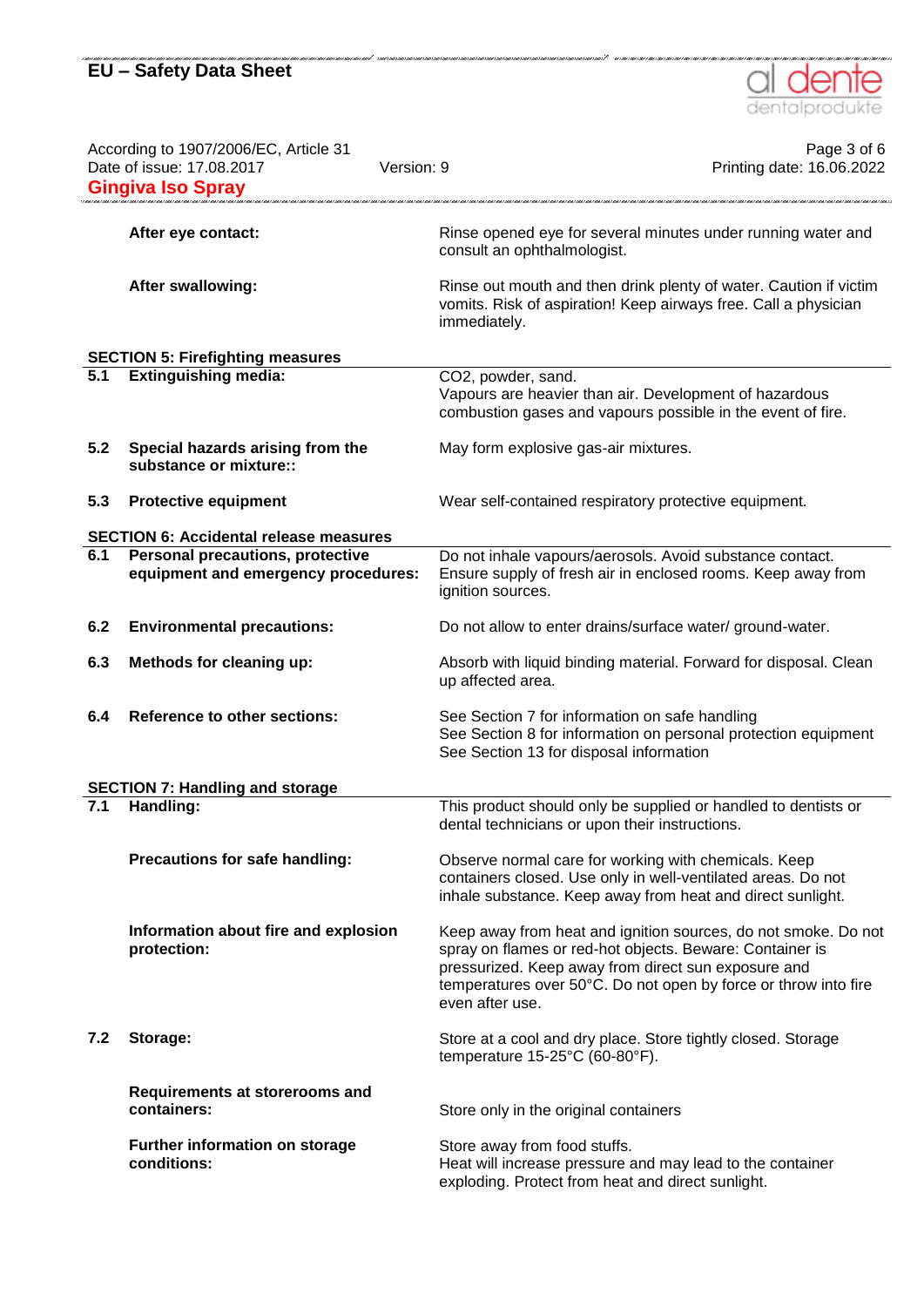

According to 1907/2006/EC, Article 31 **Page 4 of 6** Page 4 of 6 Date of issue: 17.08.2017 Version: 9 Version: 9 Printing date: 16.06.2022 **Gingiva Iso Spray**

**7.3 Specific end uses:** No further relevant information available

### **SECTION 8: Exposure controls/personal protection**

### **8.1 Components with limits of values to be supervised at the workplace:**

|     | CAS-No. name                                                                   |                                                       | art                                                                                                                                                                  | value      | unit       |  |  |
|-----|--------------------------------------------------------------------------------|-------------------------------------------------------|----------------------------------------------------------------------------------------------------------------------------------------------------------------------|------------|------------|--|--|
|     | 110-54-3                                                                       | n-hexane                                              | AGW (TRGS 900)                                                                                                                                                       | 50 ml/m3   | 180mg/m3   |  |  |
|     | 75-28-5                                                                        | isobutane                                             | AGW (TRGS 900)                                                                                                                                                       | 1000 ml/m3 | 2400mg/m3  |  |  |
|     | 74-98-6                                                                        | propane                                               | AGW (TRGS 900)                                                                                                                                                       | 1000 ml/m3 | 1800mg/m3  |  |  |
|     | 106-97-8                                                                       | butane                                                | AGW (TRGS 900)                                                                                                                                                       | 1000 ml/m3 | 2400 mg/m3 |  |  |
|     | 78-78-4                                                                        | 2-methylbutane                                        | AGW (TRGS 900)                                                                                                                                                       | 1000 ml/m3 | 3000 mg/m3 |  |  |
|     |                                                                                |                                                       |                                                                                                                                                                      |            |            |  |  |
|     | <b>Additional information:</b>                                                 |                                                       | The lists valid during the making were used as basis                                                                                                                 |            |            |  |  |
| 8.2 | Personal protective equipment:<br>General protective and hygienic<br>measures: |                                                       | The usual precautionary measures are to be adhered to when<br>handling chemicals.<br>Keep away from foodstuffs and beverages. Do not inhale<br>gases/fumes/aerosols. |            |            |  |  |
|     | <b>Hand protection</b><br>Eye protection:                                      |                                                       | Protective gloves.<br>Due to missing tests no recommendation to the glove material<br>can be given for the product.                                                  |            |            |  |  |
|     |                                                                                |                                                       | Safety glasses.                                                                                                                                                      |            |            |  |  |
|     | <b>Respiratory protection:</b>                                                 |                                                       | Required, when vapours/aerosols are generated.                                                                                                                       |            |            |  |  |
|     |                                                                                | <b>SECTION 9: Physical and chemical properties</b>    |                                                                                                                                                                      |            |            |  |  |
|     |                                                                                | Information on basic physical and chemical properties |                                                                                                                                                                      |            |            |  |  |
|     | Appearance                                                                     |                                                       |                                                                                                                                                                      |            |            |  |  |
|     | Form:                                                                          |                                                       | liquid                                                                                                                                                               |            |            |  |  |
|     | Colour:                                                                        |                                                       | colourless                                                                                                                                                           |            |            |  |  |
|     | Odour:                                                                         |                                                       | characteristic                                                                                                                                                       |            |            |  |  |
|     |                                                                                |                                                       | Value Unit Method                                                                                                                                                    |            |            |  |  |
|     | Safety relevant basic data                                                     |                                                       |                                                                                                                                                                      |            |            |  |  |
|     | <b>Melting point/melting range:</b>                                            |                                                       | n.a                                                                                                                                                                  |            |            |  |  |
|     | <b>Boiling point/boiling range:</b>                                            |                                                       | n.d.                                                                                                                                                                 |            |            |  |  |
|     | Flash point:                                                                   |                                                       | ca. -80 °C                                                                                                                                                           |            |            |  |  |
|     | Ignition temperature:                                                          |                                                       | Product is not self-igniting                                                                                                                                         |            |            |  |  |
|     | Danger of explosion:<br><b>Critical values for explosure:</b><br>Density:      |                                                       | Product is not explosive. However, formation of<br>explosive air/vapour mixtures is possible                                                                         |            |            |  |  |
|     |                                                                                |                                                       | lower: 1,5 Vol%, upper 10,9 Vol%                                                                                                                                     |            |            |  |  |
|     |                                                                                |                                                       | 0.60 (20 °C) g/cm3                                                                                                                                                   |            |            |  |  |
|     | Vapor pressure:                                                                |                                                       | n.a.                                                                                                                                                                 |            |            |  |  |
|     | pH:                                                                            |                                                       | neutral                                                                                                                                                              |            |            |  |  |
|     | Solubility in/miscibility with:                                                |                                                       | miscible with most organic solvents; alcohols                                                                                                                        |            |            |  |  |
|     | Water:                                                                         |                                                       | insoluble                                                                                                                                                            |            |            |  |  |
|     | <b>Content of solvents:</b>                                                    |                                                       |                                                                                                                                                                      |            |            |  |  |
|     | <b>Organic solvents:</b>                                                       |                                                       | n-hexane                                                                                                                                                             |            |            |  |  |
|     |                                                                                |                                                       |                                                                                                                                                                      |            |            |  |  |

**SECTION 10: Stability and reactivity**

**10.4 Thermal decomposition / conditions to be avoided Possibility of hazardous reactions:** no information available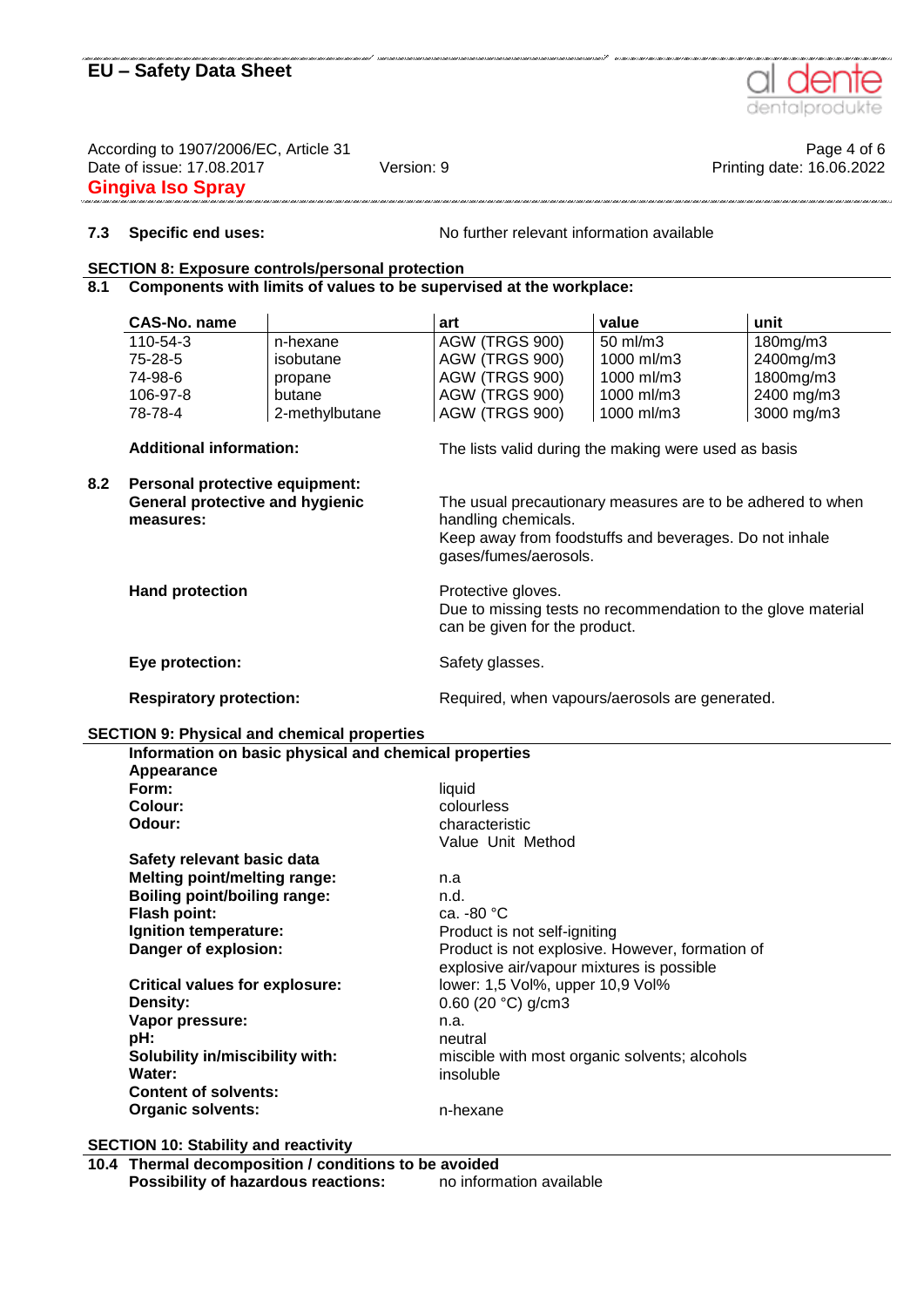# **EU – Safety Data Sheet** According to 1907/2006/EC, Article 31 **Page 5 of 6** Page 5 of 6 Date of issue: 17.08.2017 Version: 9 Printing date: 16.06.2022 **Gingiva Iso Spray Conditions to avoid:** Protect from heat and direct sunlight. Forms explosive gas mixture with air. Danger of containers bursting at temperatures >55°C because of high vapour pressure. **10.6 Hazardous decomposition products:** No information available. **SECTION 11: Toxicological information 11.1 Acute toxicity: (n-hexane)** n-hexane: LD50 (oral, rat): 16000 mg/kg n-hexane: LC50 (inhalativ, rat): 172 mg/l; 4h; Dampf 2-methylbutane: LC50 (inhalativ, rat): 1280 mg/l; 4h; butane: LC50 (inhalativ, rat): 658 mg/l; 4h; **Primary irritation:** skin: Initating for skin and mucous membrane. eye: Slight irritations possible. Sensitization: No sensitizing effect known. **11.2 Additional toxicological information:** If handled in accordance with good industrial hygiene and safety practice and according to specifications no health diseases are reported. **SECTION 12: Ecological information 12.1 General information:** Do not allow to enter drains/canalization/ground-water **Classification of water endangerment:** The product contains materials that are harmful for the environment. Toxic for aquatic organisms. WGK=2 (polluting substance). **SECTION 13: Disposal considerations 13.1 Product: Recommendation:** Disposal must be made according to official regulations **13.2 Uncleaned packaging:** Packaging that cannot be cleaned are to be disposed of in the same manner as the product. **Recommendation:** Disposal must be made according to official regulations **SECTION 14: Transport information Land transport ADR/RID and GGVS/GGVE (Germany):** UN 1950 AEROSOLS, flammable, 2.1 **Sea transport IMDG:** UN 1950 AEROSOLS, flammable, 2.1 **Air transport ICAO-TI and IATA-DGR:** UN 1950 AEROSOLS, flammable, 2.1

The transport regulations are cited according to international regulations and in the form applicable in Germany. Possible national deviations in other countries are not considered.

**SECTION 15: Regulatory information 15.1 Classification according to ECguidelines:** The product has to be labelled according to EC-regulations or the corresponding national regulations.